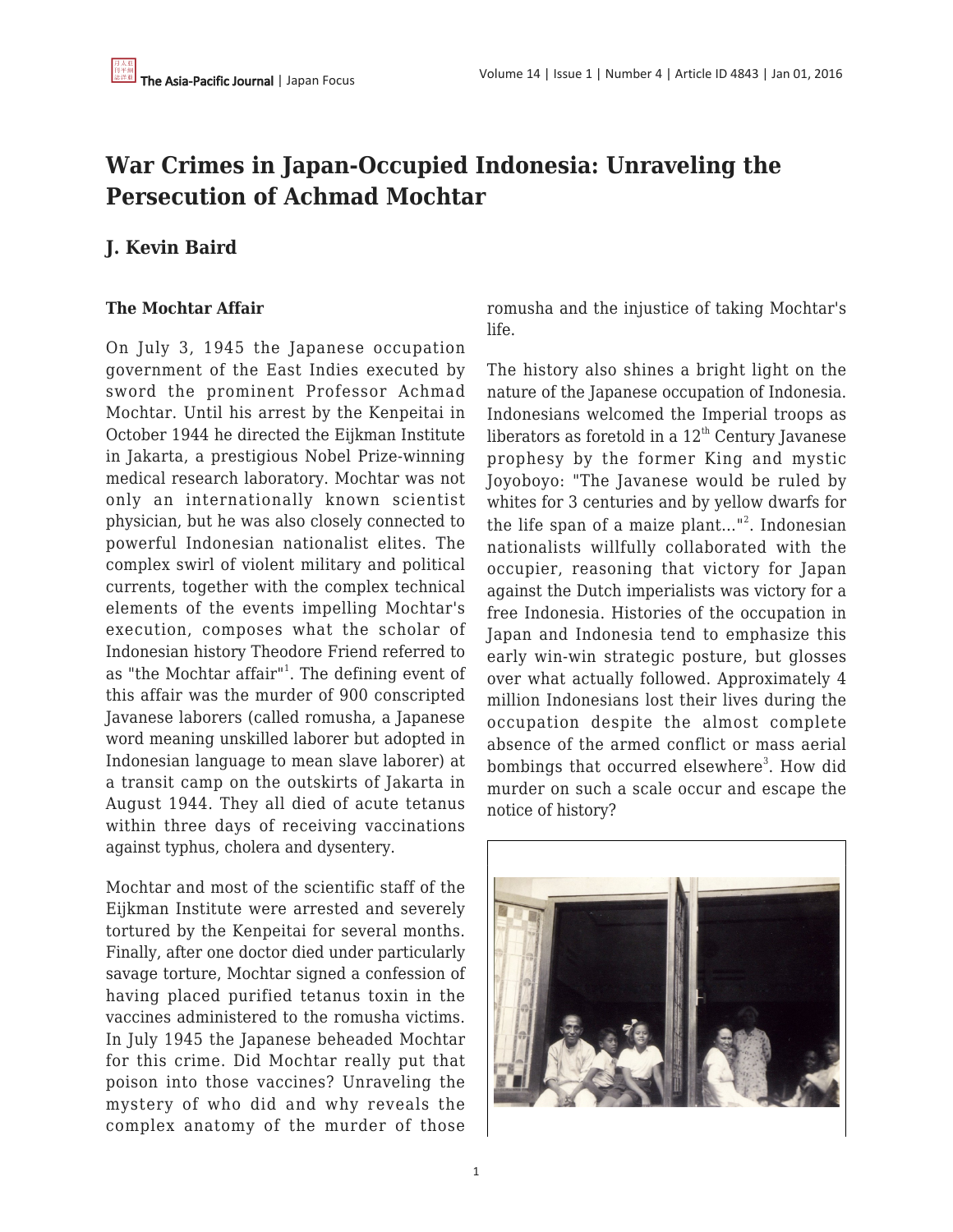Photograph of Prof. Achmad Mochtar at ease with family members at his home in Jakarta, circa 1940. Courtesy of Taty Hanafiah D. Uzar, Jakarta.

## **Imperial Intent**

The Netherlands East Indies offered an enormous diversity and quantity of strategic commodities, including oil, iron, tin, copper, coal, rubber, timber, and quinine. Seventy million people lived across the archipelago, fifty million on the island of Java alone. When the Japanese arrived they planned and acted to own the islands with victory in the Pacific War. The Japanese Navy conveyed secret internal directives explicitly stating this intent and strategy<sup>4</sup>. Mobilizing and protecting those resources required infrastructure and the labor to build it. So the Imperial occupiers enlisted the political elites among the occupied to mobilize that labor force – the romusha corps was thus pitched and organized as a patriotic voluntary service to the incipient nation of Indonesia.

The leading Indonesian nationalist, Soekarno, became the chief recruiter of romusha. Estimates vary between 4 and 10 million regarding the total number eventually recruited voluntarily (estimated at about 20%) or coerced into service<sup>5</sup>. The men were taken from villages on Java with the promise of good food, decent housing, medical care, and fair wages. The romusha were gathered at camps near rail or port transport hubs on Java and prepared for their duties at distant worksites. Indonesian caretakers at those camps largely provided what was promised. The transiting romusha were housed and fed decently, drilled for discipline and camaraderie, and received expert medical care from superb Indonesian doctors. The transit camps, many within plain sight of the Indonesian populace and their political leaders, provoked no concern for the treatment of enlisted romusha by the Japanese soldiers managing them. The Japanese thus not only tapped a vast labor pool for their war effort, they provided Indonesian leaders a means of demonstrating their loyalty by recruiting and training the romusha.

### **Lambs to Slaughter**

Indonesian responsibility for the care of the romusha, and ability to witness their treatment, ceased once they boarded their Japanese transport ships and sailed over the horizon. Most of these men would not survive more than a few months of captive labor. By all accounts they immediately encountered almost complete neglect of their most basic human requirements: grossly inadequate rations and shelter, unremitting heavy labor, no medical care whatsoever in the face of endemic tropical diseases, and brutal beatings or summary execution for defiance, theft, or attempted escape. No one knows the actual number killed in this manner, but among the 280,000 romusha documented as leaving Java (the vast majority were not documented) only 52,000 of those were accounted for as repatriated $^6$ . Scores of labor sites were operated across Indonesia, and some romusha were exported to Burma, Thailand, and even Japan. Mortality at some sites is documented: 90,000 dead at the Cikotak Rail Line project in West Java<sup>7</sup>; 70,000 at the Pekanbaru Rail Line project in Sumatra $^8$ , and among 1,600 romusha shipped to a site at Noemfoor in western New Guinea, only 251 skeletal and diseased survivors were found alive by McArthur's troops a few months later<sup>9</sup>. There is no question that high rates of mortality occurred among the romusha, but absolute numbers evade documentation. In the 1950s, the government of the Republic of Indonesia requested the government of Japan pay \$10 billion in war reparations against the loss of 4 million lives, principally under the romusha program – the government of Japan declined, citing a lack of evidence<sup>10</sup>.

Japanese management of romusha at their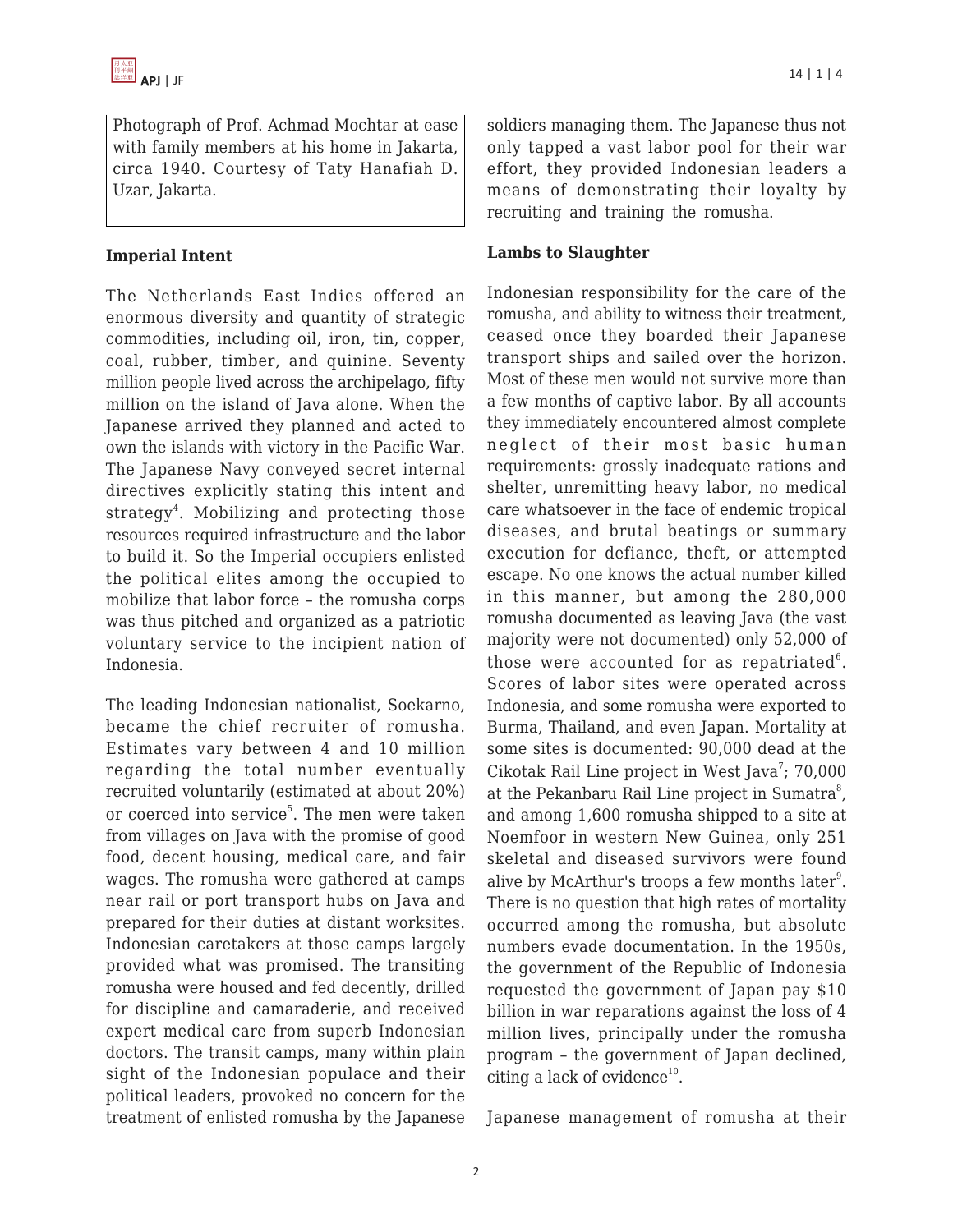

transit camps on Java represented a cruel deceit of them and their political leaders. Had their actual treatment been widely known at the time, the collaborating Indonesian elites and their Japanese allies, would likely have faced at least collapse of the labor program or even open rebellion against the occupation. Japanese cruelty toward the romusha posed a serious threat to the guise of an occupation in the better interests of Indonesia and Indonesians. The facts of the romusha program and its political underpinnings sets the stage for understanding an event that occurred in early August 1944 at a romusha transit camp on the outskirts of Jakarta.

## **Mass Death at a Jakarta Romusha Transit Camp**

At nine AM on Sunday, August  $6<sup>th</sup>$  of 1944, the phone rang at the Central Hospital in Jakarta. The panicked caller from the romusha transit camp at Klender a few miles away pleaded for medical assistance. Hundreds of romusha were contorted into bizarre postures and groaning in agony. A medical team was dispatched to investigate what they presumed to be a meningitis outbreak. Instead they ruled out meningitis and suspected acute tetanus when they learned all had been injected with vaccines a few days earlier. Among the roughly 900 stricken men (the number estimated by Dr. Bader Johan who attended that first medical visit to the camp, Japanese sources cite an estimate of 400 dead), they hurriedly evacuated 90 who had not yet fallen into rigors to the hospital. Within 24 hours those hospitalized had died of suspected acute tetanus despite desperate therapy with anti-tetanus toxin plasma. Post-mortem tissue samples were taken from them and sent to the nearby Eijkman Institute for analysis by the bacteriology laboratory of Professor Achmad Mochtar, also the director of that institute. Mochtar's laboratory confirmed the diagnosis and reported that the vaccines manufactured by the Japanese Army at a laboratory in Bandung, West Java (formerly the Pasteur Institute operated by the Dutch) had contained purified tetanus toxin.

The bacillus Clostridium tetani produces tetanus toxin, and the toxin is the agent of death due to acute tetanus rather than the bacterium per se. Mochtar's dutiful and honest report of these findings forced the Japanese to explain how vaccines they produced contained that toxin and had killed the 900 romusha at Klender. We know of these events thanks to the memoir of an Indonesian scientist who survived the persecution that followed, Dr. Ali Hanafiah $11$ , corroborated by Mohammad Hatta (Indonesia's first Vice President) in an interview in the 1960s by Theodore Friend<sup>12</sup> and other sources<sup>13</sup>.



The Eijkman Institute at Batavia in 1938. Courtesy of the Royal Tropical Institute, Amsterdam.

**Conspiracy, Torture, and Murder**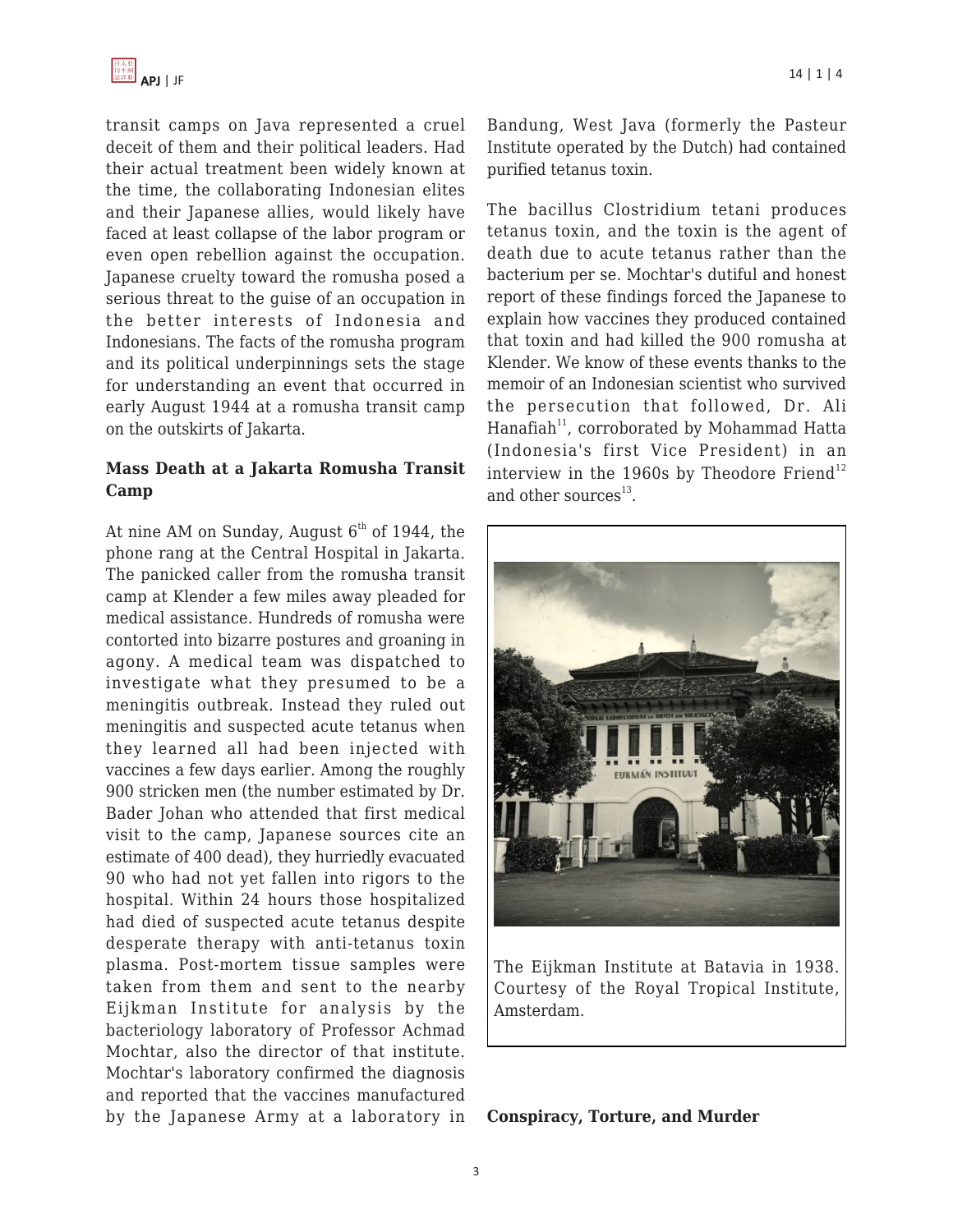

The Japanese army sealed the camp at Klender within hours of the 90 romusha being evacuated to hospital. Requests to receive more patients for treatment were denied. The Japanese army removed the corpses from the hospital, presumably for mass burial with the dead and dying at Klender. The Kenpeitai investigated the event during August and September before finally making arrests in early October. The arrests included the two Indonesian doctors from the municipal health service who had administered the injections, their boss Dr. Marzoeki, and most of the scientific staff of the Eijkman Institute. Marzoeki survived and penned a powerful memoir of the cruelty of his treatment in the Kenpeitai jail<sup>14</sup>. Further, Ms. Nanny Kusumasudjana of Bogor, West Java, then just 23 years old and Mochtar's laboratory technician, survives in 2015 and provided verbal testimony of her experiences in Kenpeitai custody in connection with the Mochtar affair $^{15}$ .

The Kenpeitai set about the task of extracting confessions from the arrested medical people by systematic and severe torture. Their treatment included beatings, wash boarding, waterboarding, burnings, electrocutions, prolonged suspension in agonizing positions, and starvation rations. These persisted for two months before one doctor succumbed under torture. Several survivors recalled the mutilated corpse of Dr. Arief being paraded before their cells in early December 1944. Dr. Arief's body bore the marks of many dozens of cigarette burns from head to toe, his face had been beaten beyond recognition, and his legs had been splayed open from ankle to buttocks by wash boarding tortures.

A week or so later, survivors recalled, during a rare moment of being able to speak to fellow prisoners, Prof. Mochtar communicated that their ordeal would soon be over and they would return home to their families. He also expressed that he would not be released and was unlikely to survive. Mochtar had exchanged his signature on a confession of sabotaging the vaccines at Klender in exchange for the liberty of his colleagues and subordinates. Indeed, during late December and January, all of those arrested were either released or transferred to regular prisons (in the case of Marzoeki and the surviving health service doctor, Suleiman Siregar, who would later die in custody as a result of injuries sustained under torture). Seven months would pass before the Kenpeitai executed Mochtar at a remote site on the Jakarta waterfront.



The Jakarta Kenpeitai Headquarters and jail circa 1944. Courtesy of the NIOD (Netherlands War Archive) inv.nr. 57296, Amsterdam.

#### **Injustice**

The Japanese did not inform Mochtar's family of his death, and soon thereafter they relinquished control of Indonesia to British forces sent to disarm and repatriate them. Certainty of his death would dawn only slowly with his failure to return, and decades would pass before certainty of his innocence in the Klender massacre would also emerge. The prestigious Eijkman Institute died slowly in the wake of the trauma of the Klender event and a cruel and bloody struggle with the Dutch for independence after the war. It formally closed in 1965. The President of Indonesia, Soekarno,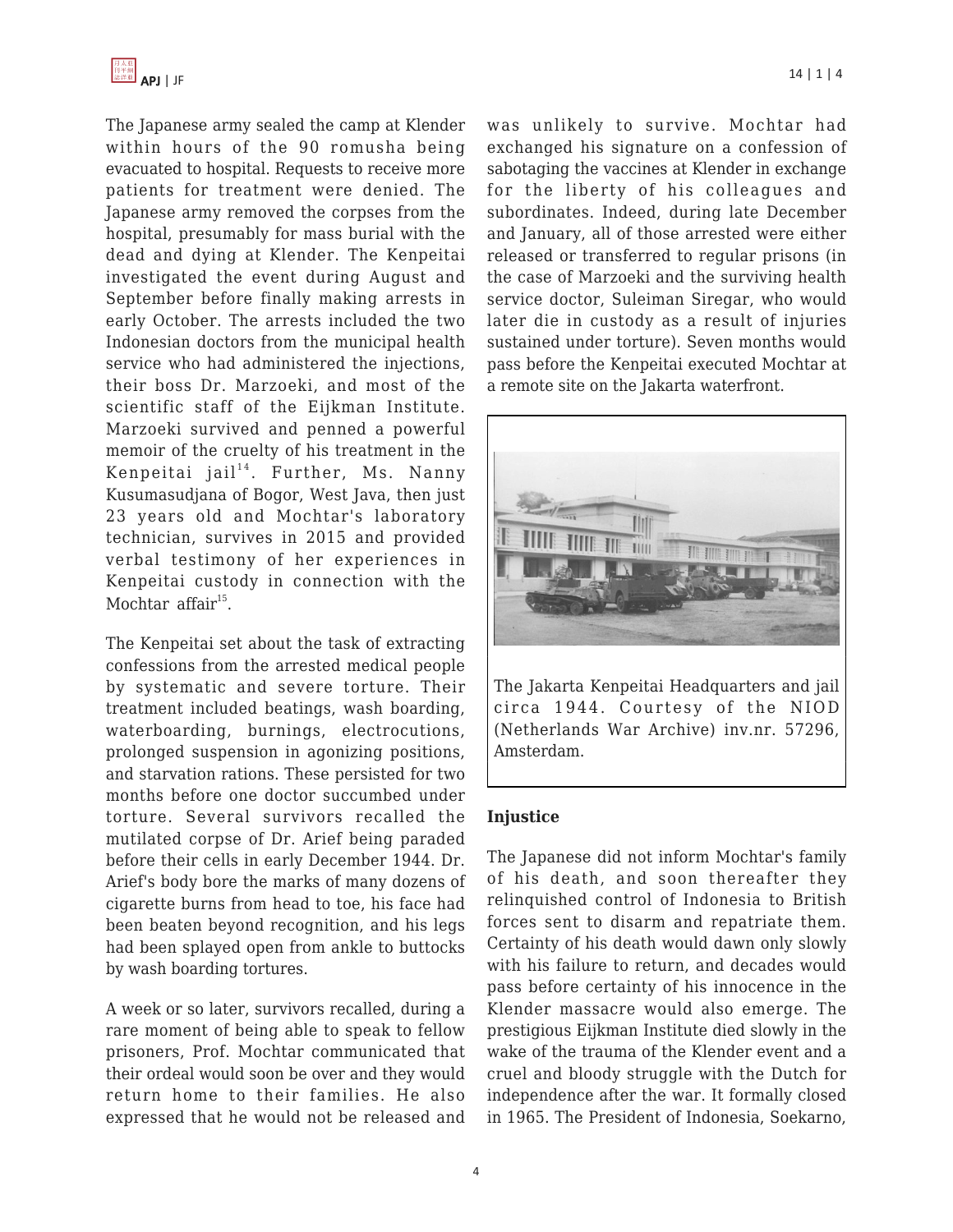

asserted Mochtar's guilt of mass murder even as late as that date<sup>16</sup>. Nonetheless, the Indonesian medical community, along with Mohammad Hatta persisted and prevailed in rejecting the Japanese coerced confession. In the 1970s President Soeharto honored Mochtar posthumously with a prestigious national medal, and a major public hospital at Padang, West Sumatra, bears his name. The community of Mochtar's defenders presumed that the vaccine manufactured by the Japanese had been faulty rather than sabotaged. However, survivor Hanafiah expressed in his 1976 memoir a belief that the romusha had been killed by deliberate placement of tetanus toxin in the vaccines by the Japanese for medical experimental purposes.

#### **Investigation**

Hanafiah's memoir illustrates a clipping from an Australian newspaper printed in 1951 reporting on the war crime tribunal of Japanese navy doctor Nakamura Hirosato, accused of killing 15 condemned Indonesian prisoners at Surabaya in early 1945 by experimenting with a conjured tetanus vaccine. Transcripts of that trial obtained in 2010 revealed the compelling technical and military medical strategic rationale for injecting human guinea pigs with purified tetanus toxin<sup>17</sup>. Nakamura was Chief Surgeon of the  $2^{nd}$  Expeditionary South Seas Naval Fleet based at Surabaya and responsible for the health and combat readiness of over 100,000 Japanese navy troops occupying the outer islands of Indonesia. In early 1945, the Japanese considered Allied amphibious assaults of scale in Indonesia imminent and had been ordered by Tokyo to resist by all means necessary<sup>18</sup>. Tetanus is a deadly threat to troops wounded in combat and Nakamura had been unable to obtain adequate stocks of the standard treatment for acute tetanus, the antitoxin plasma (derived from horses exposed to sub-lethal doses of the toxin). He set about solving this problem by creating his own vaccine using chemically modified tetanus toxin, called toxoid, the same technology used in modern vaccinations against tetanus. After a series of two experimental vaccinations of 17 prisoners, Nakamura's research team sought proof of the efficacy of their vaccine by injecting purified tetanus toxin into their healthy and vaccinated prisoner subjects. Only two survived the experiment after aggressive anti-toxin plasma therapy. At tribunal, Nakamura and other defendants, including the fleet admiral and legal officer, expressed awareness of the criminality of the experiment, but cited the pressing military strategic situation as compelling them to carry it out.

The Japanese army medical men at Bandung were likewise responsible for the health and combat readiness of many tens of thousands of army troops on Java and Sumatra bracing for a bloody defense of the crucial islands they fully expected. Unlike Nakamura, his army counterparts successfully operated the most sophisticated vaccine production facility (established by the Dutch at the Pasteur Institute at Bandung between 1896 and 1942) in all of Southeast Asia. Nakamura testified that he directly requested tetanus prevention products from the army men at Bandung in January 1945, but they had no toxoid vaccine and insufficient anti-plasma products to offer. What explains this empty handedness? Had the superbly equipped and skilled army medical men at Bandung done nothing at all to cope with their own urgent tetanus problem? That defies evidence and reason. A more likely explanation is a failed experiment at Klender, one designed to covertly demonstrate the effectiveness of their improvised tetanus toxoid vaccine using the romusha as test subjects. The calamitous and unexpected outcome, along with its deep political ramifications, left the army medical men unable to conduct further tetanus experiments in human guinea pigs in order to understand why their vaccine failed to protect the romusha. When Nakamura appeared in January 1945, the Japanese army was then just putting the finishing touches on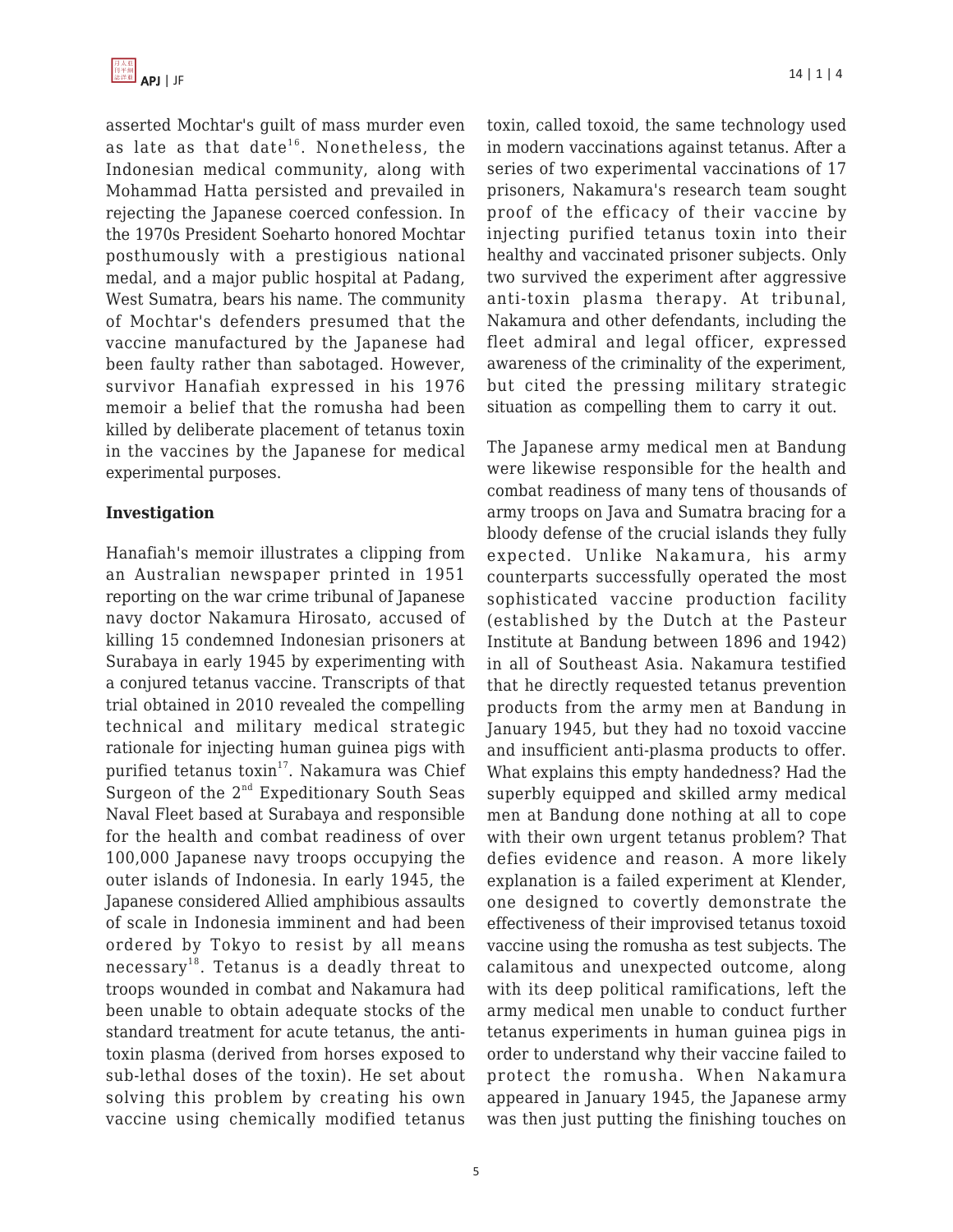its conjured conspiracy explaining the deaths at Klender. Prohibition on further tetanus experiments by the army – while alleged conspirators were held in Japanese custody – would certainly have been the posture of the Japanese High Command. The disaster at Klender very likely abruptly halted their tetanus vaccination efforts.

The physical evidence, written testimony, scientific facts, military and medical strategic context, and documented Japanese behavior in the Mochtar affair all point to a medical experiment at Klender aimed at developing immediate and conclusive evidence that a tetanus toxoid vaccine intended for Japanese troops actually protected against acute tetanus. A detailed technical examination of an accidental adulteration of the vaccine made by the Japanese at Bandung ruled out benign neglect as causing the event at Klender<sup>19</sup>. The delicate political relationship between occupier and occupied leaders, underpinned by close cooperation in mobilizing the romusha, was threatened by the truth of death by medical experimentation at the hands of the Japanese. The Kenpeitai conjured saboteurs as the solution to this serious problem.

## **Unit 731**

The abundant literature on atrocities committed by the Japanese army's Unit 731 under the command of Ishi Shiro documents the determined effort to develop and deploy biological weaponry $^{20}$ . Although that specific unit, created at Pingfang near Harbin, China in the 1930s advanced that research agenda, the scientists also pursued broader military medical problems and preventive medicine agendas. As the war expanded, so too did Ishi's medical research empire, with other laboratories in China, the Philippines, Singapore, and Indonesia. Much of that work applied the sadistic methods that characterized the biological weaponry development on military medical problems such as frostbite,

cold water immersion, starvation endurance, blood substitutes, and vaccinations. Ishi effectively commanded all aspects of military medical research for the Empire of Japan at war, and this harnessed most of Japan's quite substantial biomedical intellect and research capacities.

The command of the army medical unit that seized the Pasteur Institute at Bandung in 1942 is not publically known. All records of their work at that facility during the war were destroyed prior to arrival of the Allies in September  $1945^{21}$ . The institute had grown into the most sophisticated vaccine research and production facility in all of Southeast Asia prior to the war. It supplied numerous vaccines (against plague, cholera, dysentery, typhus, and rabies) in huge quantities used all across the region. Its strategic value in terms of both military medicine and tropical public health would not have been lost on Ishi in the context of the far broader remit of his medical research empire. During the occupation of Indonesia, the Japanese publically touted their investments of resources at the former Pasteur Institute (renamed Boeki Kenkyujo). Its commander, Lt. Gen. Matsuura Mitsunobu, published editorials in local newspapers hailing their efforts. Who Matsuura reported directly to within military medical command (often quite separate from their local military line command) is not known. However, according to one source, Ishi visited the former Pasteur Institute at Bandung during the war<sup>22</sup>. This evidence, taken with the broader remit of Ishi's command, suggests the former Pasteur Institute was probably operated by army medical men under his military authority.

The term "Unit 731" effectively represents popular shorthand for Ishi Shiro's medical empire extending far beyond the massive laboratory "factory of death" at Pingfang, both geographically and in terms of medical research agendas. The legal and moral failure of the government of the United States to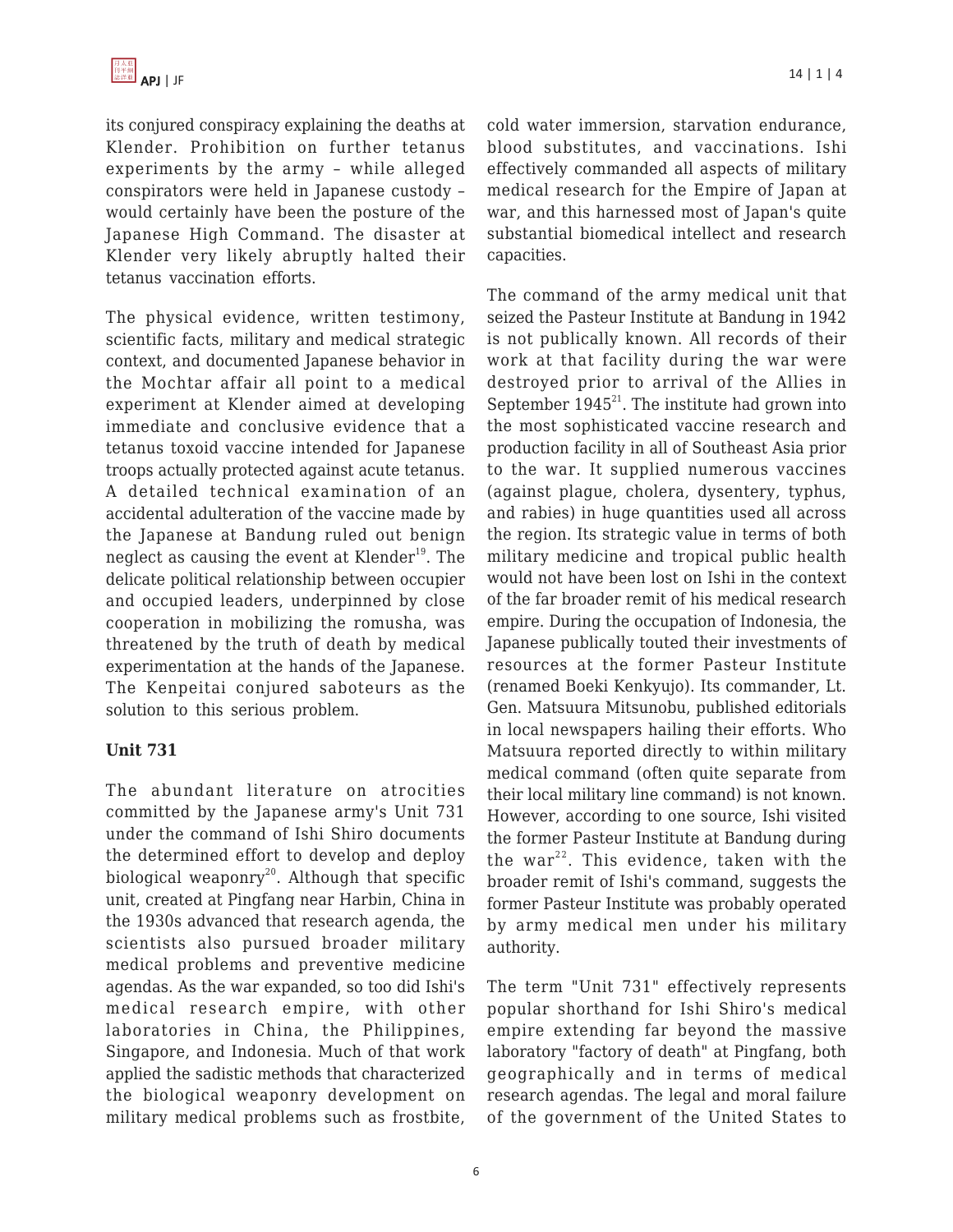

investigate and prosecute the thousands of scientists and medical men enveloped under Ishi's command left the full scope and organization of "Unit 731" in historic neglect and poor understanding. Historian Jing-Bao Nie appropriately categorized this neglect as "the triumph of inhumanity"<sup>23</sup> with its deeply corrupting impact upon contemporary society, especially medicine and its ethics.



Figure 4. Placard at Ancol cemetery at the Jakarta waterfront bearing Achmad Mochtar's name. Monument to left at horizon of tombstones is site of the mass grave where over 500 people executed by the Japanese on this site from 1942-1945 were excavated and buried anonymously. Photo by Kevin Baird, 2010.

The case for medical experimentation at Klender is circumstantial in 2015. Although a qualifying term, circumstantial should not be misconstrued as unproven. If a man awakes to find clear skies and a fresh blanket of snow on his lawn, he concludes that a snowfall had occurred while he slept. The snow is circumstantial evidence of a snowfall he did not witness firsthand but rationally accepts as truthful reality. The known events in the Mochtar affair represent the blanket of snow in this analogy. No rational explanation other than medical experimentation aligns with the facts, nor has an alternative and exonerating explanation been put forth by any person or government. As in criminal prosecution, sufficiently strong circumstantial evidence routinely leads to a guilty verdict if the defendant is unable to explain how that evidence misleads. The Japanese army men at Bandung unintentionally killed the romusha at Klender in an experiment designed to validate a conjured tetanus toxoid vaccine for their troops. The occupiers dealt with this threat to their labor program and its Indonesian supporters by deflecting blame to the Eijkman Institute – the only other laboratory capable of producing purified tetanus toxin. Mochtar killed no one and sacrificed himself to save his associates.

The injustice suffered by Mochtar and his survivors stemmed from the broader political expediencies and moral failures in Indonesia and abroad. Those kept Japanese medical atrocities from acknowledgement, justice, and the historical record. The monstrosities committed by Unit 731 over a period of at least a dozen years all across the Asia-Pacific remain only partially examined and understood. More important, the extraordinary moral failure to investigate and punish those deeds stands unacknowledged by the several governments involved and therefore unresolved. Kleinman, Nie and Selden ask, "In general, how do we defend humanity, ethics, human dignity, fundamental human rights, and the

**Verdict**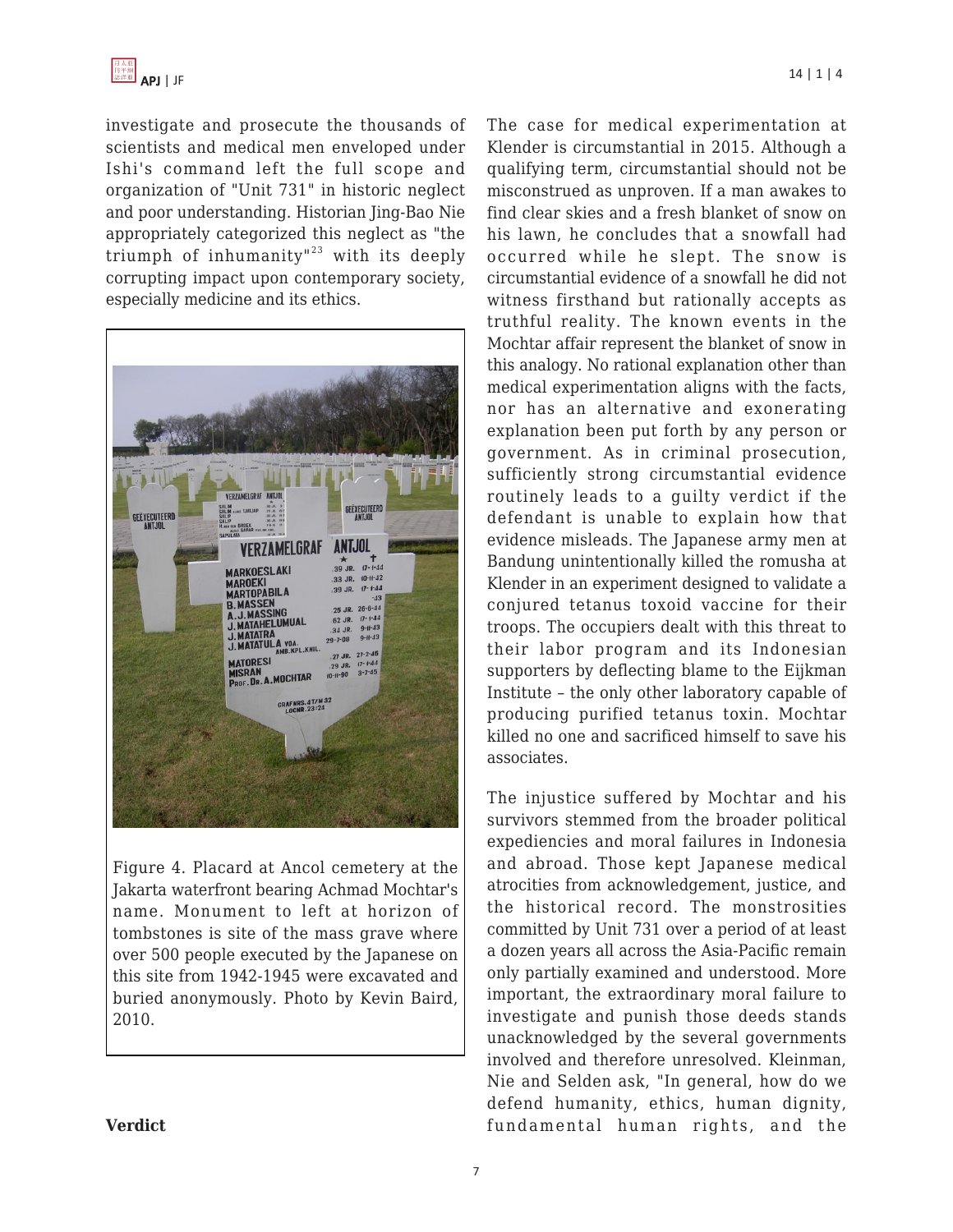

professional integrity of medicine and science in the face of a variety of yet-to-be-healed historical wounds...?"<sup>24</sup>. The history relayed in the Mochtar affair exemplifies this problem and the deep questions posed in terms of profoundly injurious and unresolved injustices versus healing justice.

## **Legacy**

The persecution of Mochtar deflected blame for the tragic consequences of the selfish actions of the Japanese army medical men. In a broader sense, Mochtar's story may be compared to the Pacific War and contemporary Japanese views of responsibility for it. The Yushukan Museum on the grounds of Yasukuni Shrine in Tokyo states explicitly that the Japanese military men memorialized therein sacrificed their lives in a noble Pacific War of heroic self-defense of the Japanese motherland from European imperialist colonial aggression<sup>25</sup>. The Japanese nationalists paint the European colonialists as the invasive enemies of fellow-Asian peoples that the Japanese military strived to defeat. That assessment rings no more true than Mochtar being a mass murderer, or that the Japanese invaded the East Indies bent upon liberating Indonesia rather than colonizing it. Only as defeat drew nearer to certainty did the Japanese murder Mochtar to protect their personal liberty and the deceit of Japanese beneficence and behavior in occupied Indonesia. That post-war lens of the occupation served the Japanese, their new American allies, and the collaborating Indonesian nationalists running the new republic. The events and motives underpinning Mochtar's persecution became embarrassing, inconvenient, and dangerous in post-war Asia-Pacific. At long last, however, the revealed truth of his heroic sacrifice restores the dignity and legacy of an extraordinary man.

Recommended citation: Kevin Baird, "War Crimes in Japan-Occupied Indonesia: Unraveling the Persecution of Achmad Mochtar", The Asia-Pacific Journal, Vol. 14, Issue 1, No. 3, January 1, 2016.

Kevin Baird is Professor of Malariology at the Nuffield Department of Medicine, University of Oxford serving as Head of Unit at the Eijkman-Oxford Clinical Research Unit within the modern Eijkman Institute for Molecular Biology in Jakarta where the history conveyed here occurred. Prof. Baird served 22 years on active duty in the US Navy Medical Service Corps, retiring with the rank of Captain. During that time he served four tours of duty at the US Naval Medical Research Unit #2 in Jakarta. Along with co-author Prof. Sangkot Marzuki, former Director of the Eijkman Institute and President of the Indonesian Academy of Sciences, he published War Crimes in Japan-Occupied Indonesia: A Case of Murder by Medicine (University of Nebraska Press, 2015).

## **Related articles:**

• Didi Kersten Tatlow, [A New Look at Japan's](https://apjjf.org/-Didi-Kirsten_Tatlow/4399/article.html) [Unit 731 Wartime Atrocities and a U.S. Cover-](https://apjjf.org/-Didi-Kirsten_Tatlow/4399/article.html)[Up](https://apjjf.org/-Didi-Kirsten_Tatlow/4399/article.html)

• Frederick R. Dickinson, [Biohazard: Unit 731](https://apjjf.org/-Frederick_R_-Dickinson/2543/article.html) [in Postwar Japanese Politics of National](https://apjjf.org/-Frederick_R_-Dickinson/2543/article.html) ["Forgetfulness"](https://apjjf.org/-Frederick_R_-Dickinson/2543/article.html)

• Keiichi Tsuneishi, [New Facts about US Payoff](https://apjjf.org/-Tsuneishi-Kei_ichi/2209/article.html) [to Japan's Biological Warfare Unit 731](https://apjjf.org/-Tsuneishi-Kei_ichi/2209/article.html)

• Keiichi Tsuneishi, [Unit 731 and the Japanese](https://apjjf.org/-Tsuneishi-Keiichi/2194/article.html) [Imperial Army's Biological Warfare Program](https://apjjf.org/-Tsuneishi-Keiichi/2194/article.html)

**J. Kevin Baird** *served for 22 years on active duty in the US Navy Medical Service Corps as a*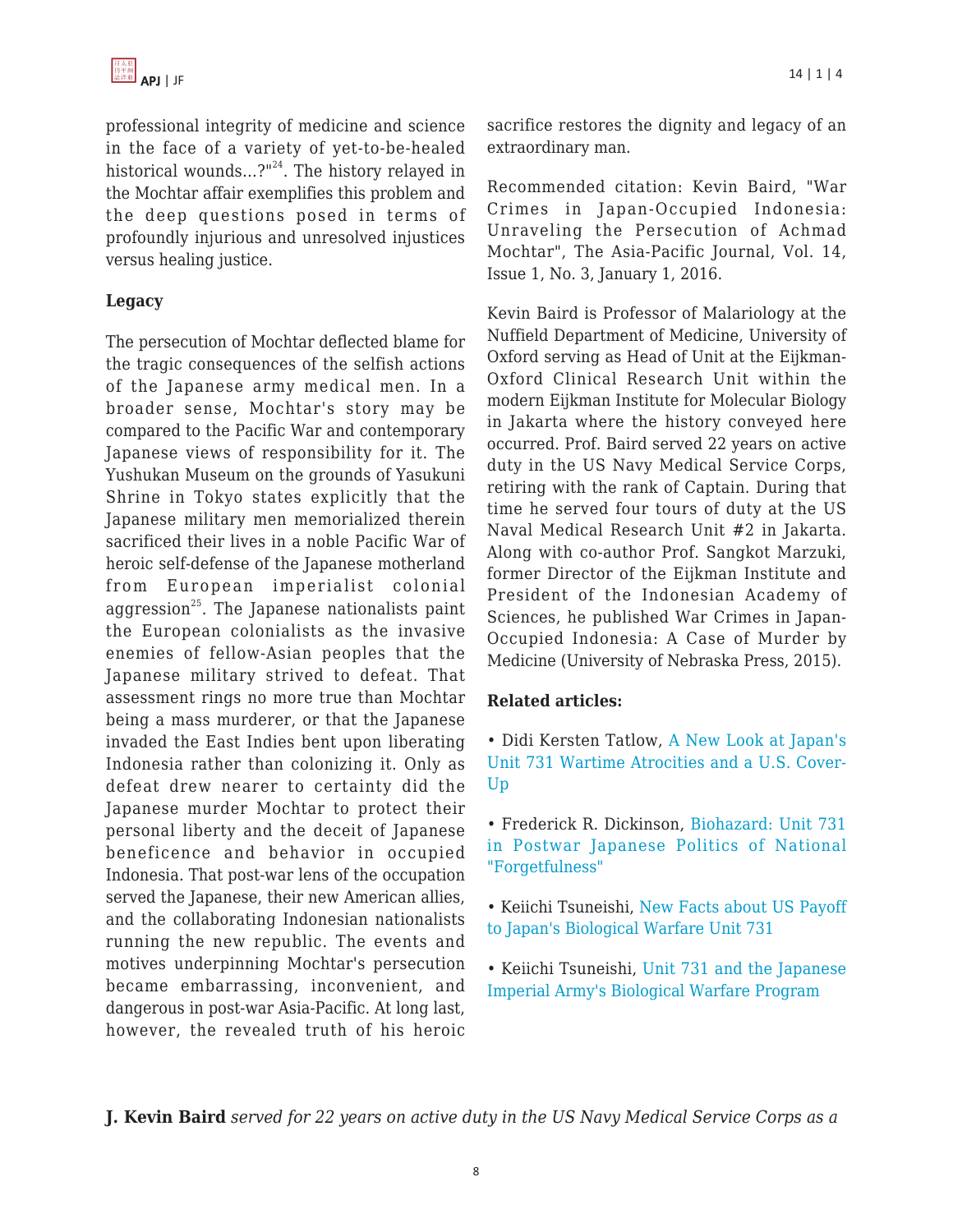

*malaria specialist, principally in the Asia-Pacific, retiring in 2006 with the rank of Captain. He is currently Professor of Malariology at the Centre for Tropical Medicine, Nuffield Department of Medicine, Oxford University and directs the Eijkman-Oxford Clinical Research Unit on behalf of that university and the Eijkman Institute for Molecular Biology in Jakarta, Indonesia. Prof. Baird has resided in Indonesia for over 20 years and is co-author of the book [War Crimes in Japan-Occupied Indonesia: A Case of Murder by Medicine,](http://www.amazon.com/dp/1612346448/?tag=theasipacjo0b-20) Potomac Books 2015, with Sangkot Marzuki, former director of the Eijkman Institute and current President of the Indonesian Academy of Science.*

# **Notes**

 $1$  Shimer BG, Hobbs G, Friend T, The Kenpeitai in Java and Sumatra: Selections from Nihon Kenpei Seishi. Ithaca: Cornell University Southeast Asia Program Publications. 1986.  $2$  See [here](http://en.wikipedia.org/wiki/Jayabaya).

<sup>3</sup> Werner Gruhl, *Imperial Japan's World War Two, 1931–1945* Transaction 2007 [ISBN](http://en.wikipedia.org/wiki/Special:BookSources/9780765803528) [978-0-7658-0352-8](http://en.wikipedia.org/wiki/Special:BookSources/9780765803528).

<sup>4</sup> Gin OK, The 'Permanent Possession' –Territories Under the Imperial Japanese Navy. In: *The Encyclopedia of Indonesia in the Pacific War* (Post P, Frederick WH, Heidebrink I, Sato S, eds.) p.71. Brill, Leiden. 2010.

5 See [here](http://lcweb2.loc.gov/cgi-bin/query/r?frd/cstdy:@field(DOCID+id0029)).

6 Sato S, Romusha in *The Encyclopedia of Indonesia in the Pacific War* (Post P, Frederick WH, Heidebrink I, Sato S, eds.) pp. 197-210. Brill, Leiden. 2010.

7 Poeze HA, *The Road to Hell: The Construction of Railway Line in West Java During the Japanese Occupation, in: Asian Labor in the Wartime Japanese Empire*, ed. Kratoska PH, p.163. Singapore National University Press. 2009.

<sup>8</sup> See [here](http://www.indonesianhistory.info/map/pekanrly.html).

<sup>9</sup> See [here](http://roda2blog.com/2015/03/19/romusha-kerja-paksa-soekarno-untuk-jepang-yang-membunuh-300-000-jiwa/).

 $10$  Sato S, ibid.

<sup>11</sup> Hanafiah MA, *Drama Kedoktoran Terbesar*. Yayasan Gedung-Gedung Bersejarah Jakarta. Jakarta. 1976.

<sup>12</sup> Shimer BG, ibid.

<sup>13</sup> Zuidema AM, The Serum Case. In: *The Encyclopedia of Indonesia in the Pacific War* (Post P, Frederick WH, Heidebrink I, Sato S, eds.) pp.417-420. Brill, Leiden. 2010.

<sup>14</sup> Kodijat ML, My Parents. Self-published memoir of Ms. Latifah Marzoeki Kodijat, daughter of Dr. Marzoeki. Jakarta, 2000.

<sup>15</sup> Baird JK, Marzuki S, *War Crimes in Japan-Occupied Indonesia: A Case of Murder by Medicine*. Potomac Books, University of Nebraska Press. 2015.

<sup>16</sup> Hanifah A, *Tales of a Revolution*. Sydney: Angus and Robertson. 1972.

<sup>17</sup> National Archives of Australia, Series A471, Item 81968, War Crimes-Military Tribunal-NAKAMURA Hirosato.

<sup>18</sup> Shimer BG, ibid.

<sup>19</sup> Baird JK, Marzuki S, ibid.

<sup>20</sup> *Japan's Wartime Medical Atrocities: Comparative inquiries in science, history and ethics*.